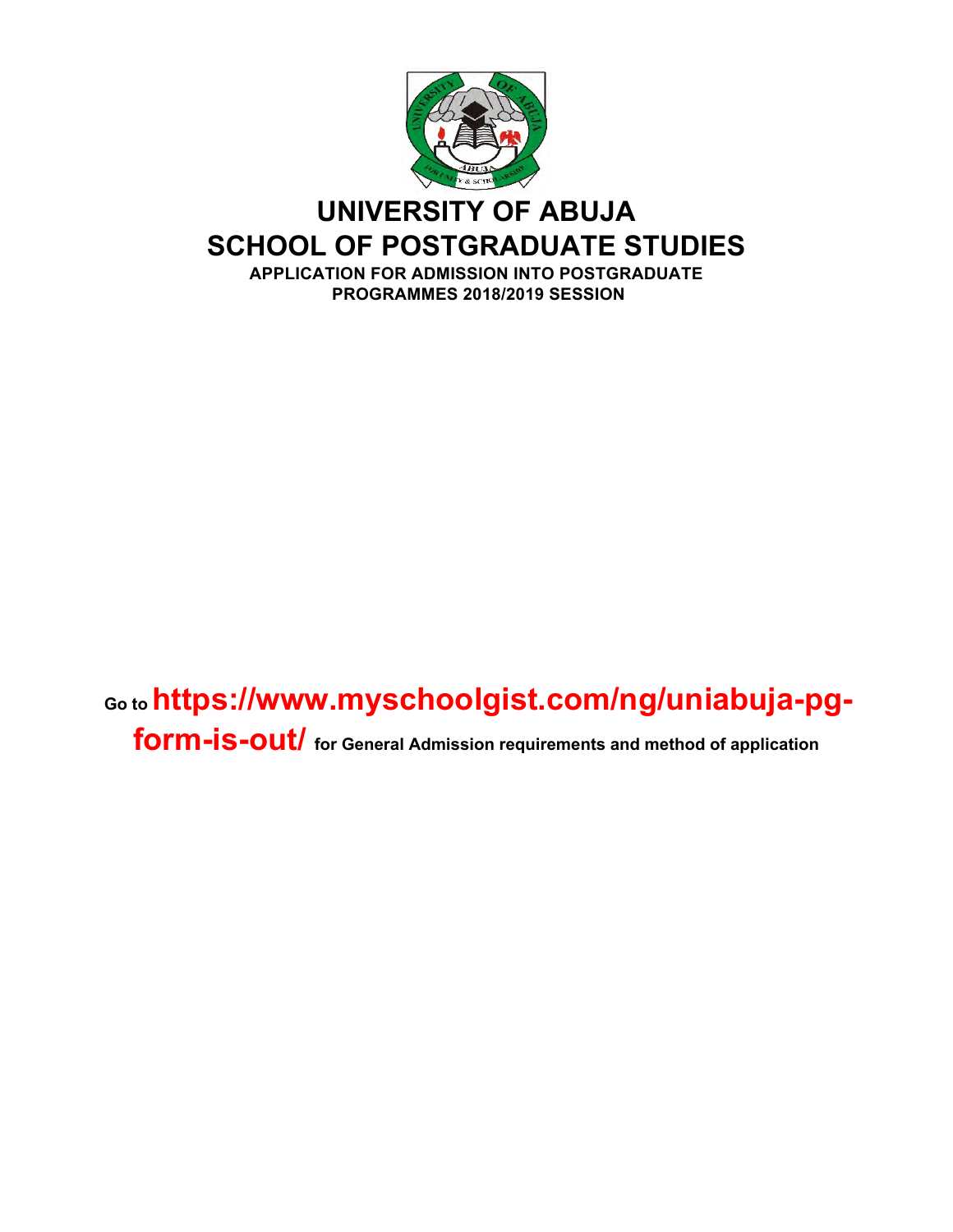#### **FACULTY OF AGRICULTURE Department of Crop Protection**

- 1. **PGD in Crop Protection**
- 2. **M.Sc. Crop Protection**
- 3. **Ph.D. Crop Protection**

#### **Department of Crop Science**

- 1. **PGD in Crop Protection**
- 2. **PGD in Agronomy**
- 3. **PGD Agro Forestry**
- 4. **M.Sc. Crop Protection**
- 5. **M.Sc. Agronomy**
- 6. **M.Sc. Agro Forestry**
- 7. **Ph.D. Crop Protection**
- 8. **Ph.D. Agronomy**
- 9. **Ph.D. Agro Forestry**

#### **Dept. of Agric. Econs. & Extension**

- 1. **PGD Agric. Econs. & Farm Managt.**
- 2. **PGD in Agric. Business Managt.**
- 3. **M.Sc. Agricultural Economics**
- 4. **M.Sc. Development Economics**
- 5. **M.Sc. Environmental Economics**
- 6. **M.Sc. Agric. Ext. & Rural Sociology**
- 7. **Ph.D. Agricultural Economics**
- 8. **Ph.D. Agric. Ext. & Rural Sociology**

#### **Department of Soil Science**

- 1. **PGD Soil Science**
- 2. **M.Sc. Soil Science**
- 3. **Ph.D. Soil Science**
- 4.

## **Department of Animal Science**

- 1. **PGD Animal Science**
- 2. **M.Sc. Animal Science**
- 3. **Ph.D. Animal Science**

#### **FACULTY OF ARTS**

### **Department of History & Diplomatic Studies**

- 1. **PGD in Diplomatic Studies**
- 2. **M.A. in Diplomatic Studies**
- 3. **M.A. in Nigerian and African History**
- 4. **M.Phil. in Nigerian and African History**
- 5. **M.Phil. in Diplomatic Studies**
- 6. **Ph.D. in Nigerian and African History**
- 7. **Ph.D. in Diplomatic Studies**
- 8. **Ph.D. in Nigerian and African History**

9. **Ph.D. in Diplomatic Studies**

#### **Department of Theatre Arts**

- 1. **PGD in Media Arts**
- 2. **PGD in Theatre Arts**
- 3. **M.A. in Media Arts**
- 4. **M.A in Theatre Arts**
- 5. **Ph.D. in Media Arts**
- 6. **Ph.D. in Theatre Arts**

#### **Department of English Language**

- 1. **M.A. English Language**
- 2. **M.A. Literature in English**
- 3. **Ph.D. English Language**
- 4. **Ph.D. Literature in English**

## **COLLEGE OF HEALTH SCIENCES**

#### **FACULTY OF BASIC MEDICAL SCIENCE Department of Anatomical Sciences**

- 1. **MSc Anatomical Sciences**
- 2. **PhD Anatomical Sciences**

#### **Department of Human Physiology**

- 1. **MSc Human Physiology**
- 2. **PhD Human Physiology**

## **Department of Medical Biochemistry**

- 1. **MSc Medical Biochemistry**
- 2. **PhD Medical Biochemistry**

## **FACULTY OF CLINICAL SCIENCES**

#### **Department of Community Medicine**

- a. **MPH Comm Medicine**
- b. **MPH Sexual & Repro Health**

#### **FACULTY OF EDUCATION**

1. **PGD IN Education**

#### **Department of Educational. Management**

- 1. **M.Ed. Educational Management**
- 2. **Ph.D. Educational Management**

#### **Dept. of Counse. & Edu. Psychology**

- 1. **M.Ed. Educational Psychology**
- 2. **Ph.D. Educational Psychology**

#### **Dept. of Guidance & Counseling Edu.**

1. **M.Ed. Guidance and**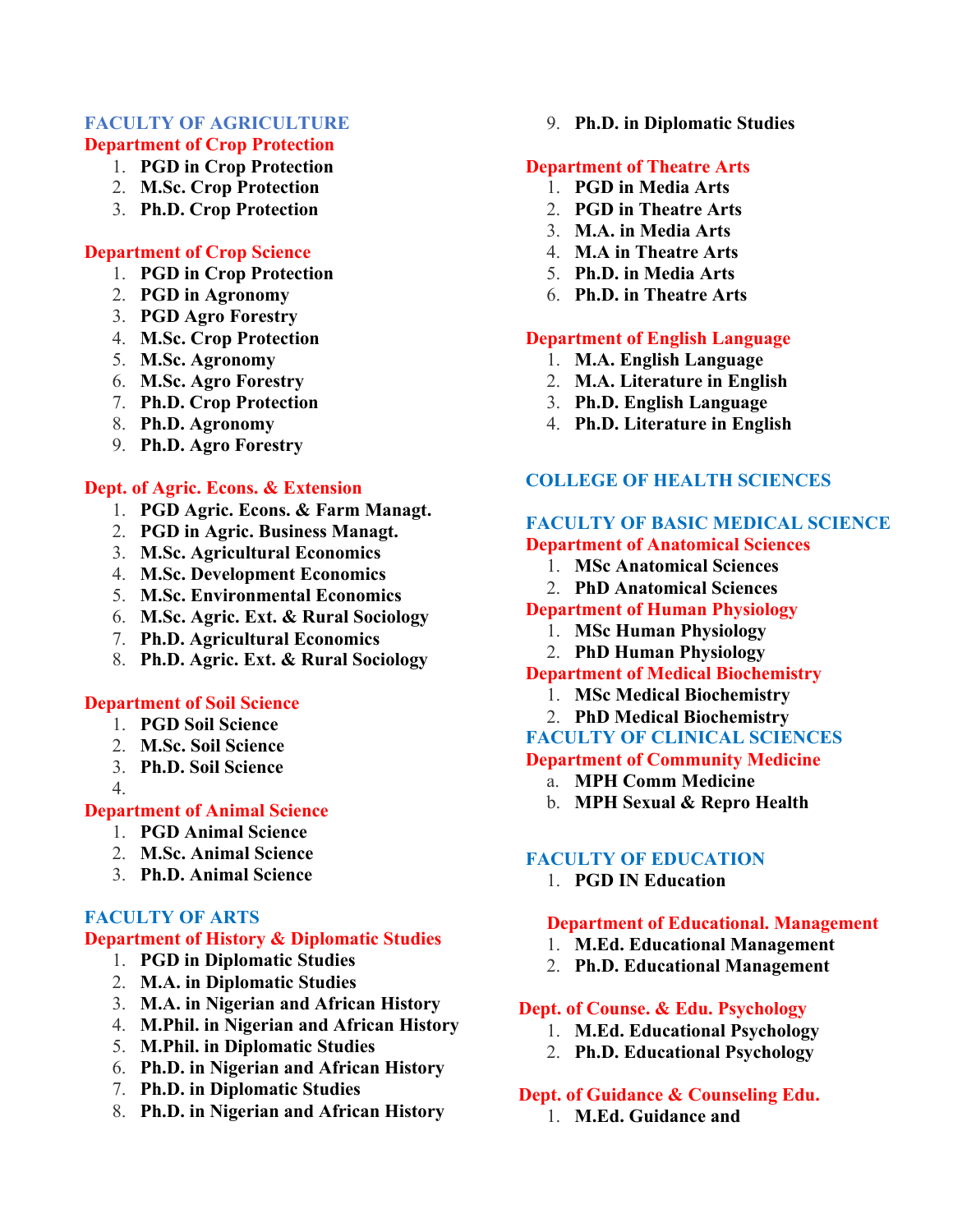#### **Counseling**

2. **Ph.D. Guidance and Counseling**

#### **Dept. of Arts & Social Science Edu.**

- 1. **M.Ed. Counseling Education**
- 2. **M.Ed. Curriculum Studies**
- 3. **M.Ed. Language Education**
- 4. **M.Ed. Social Studies Education**
- 5. **Ph.D. Counseling Education**
- 6. **Ph.D Curriculum Studies**
- 7. **Ph.D. Language Education**
- 8. **Ph.D. Social Studies Education**

#### **Dept. of Science & Env. Edu.**

- 1. **M.Ed. Science Education**
- 2. **M.Ed. Mathematics Education**
- 3. **Ph.D. Science Education**
- 4. **Ph.D. Mathematics Education**

## **FACULTY OF ENGINEERING Department of Civil Engineering**

- 1. **M. Eng. Civil Engineering**
- 2. **PhD. Eng. Civil Engineering**

#### **Department of Chemical Engineering**

- 1. **M. Eng. Chemical Engineering**
- 2. **Ph.D. Chemical Engineering**

**Department of Electrical/Electronic Engineering**

- 1. **PGD Electrical Engineering**
- 2. **M. Eng. Electrical Engineering**
- 3. **Ph.D. Electrical Engineering**

## **Dept. of Mechanical Engineering**

- 1. **M. Eng. Mechanical Engineering**
- 2. **Ph.D. Mechanical Engineering**

#### **FACULTY OF LAW**

- 1. **Masters of Laws (LL.M)**
- 2. **Ph.D. in Laws (Ph.D. Law)**

#### **FACULTY OF MANAGEMENT SCIENCE Department of Accounting**

- 1. **PGD Accounting**
- 2. **MSc. in Accounting & Finance**

#### **Department of Banking and Finance**

1. **PGD Banking and Finance**

#### **Depart. of Business Administration**

- 1. **PGD in Business Administration**
- 2. **PGDBA Business Administration**
- 3. **M.Sc. Business Administration**
- 4. **Ph.D. Business Administration**

#### **Depart. of Public Administration**

- 1. **PGDBPA in Public Administration**
- 2. **MPA Masters of Public Administration**
- 3. **M.Sc. Public Administration**
- 4. **Ph.D. Public Administration**

## **FACULTY OF SCIENCE**

## **Dept. of Biological Sciences**

- 1. **M.Sc. Biology (Environmental)**
- 2. **M.Sc. Botany (Biodiversity)**
- 3. **M.Sc. Zoology (Parasitology)**
- 4. **M.Sc. Zoology (Fisheries)**
- 5. **Ph.D. Biology (Environmental)**
- 6. **Ph.D. Botany (Biodiversity)**
- 7. **Ph.D. Zoology (Parasitology)**
- 8. **Ph.D. Zoology (Fisheries)**

#### **Department of Microbiology**

- 1. **M.Sc. Food Microbiology**
- 2. **M.Sc. Industrial Microbiology**
- 3. **M.Sc. Environmental Microbiology**
- 4. **Ph.D. Food Microbiology**
- 5. **Ph.D. Industrial Microbiology**
- 6. **Ph.D. Environmental Microbiology**

#### **Dept of Chemistry – Physical Chem.**

- 1. **M.Sc. Physical Chemistry**
- 2. **M.Sc. Organic Chemistry**
- 3. **M.Sc. Inorganic Chemistry**
- 4. **M.Sc. Analytical Chemistry**
- 5. **Ph.D. Physical Chemistry**
- 6. **Ph.D. Organic Chemistry**
- 7. **Ph.D. Inorganic Chemistry**
- 8. **Ph.D. Analytical Chemistry**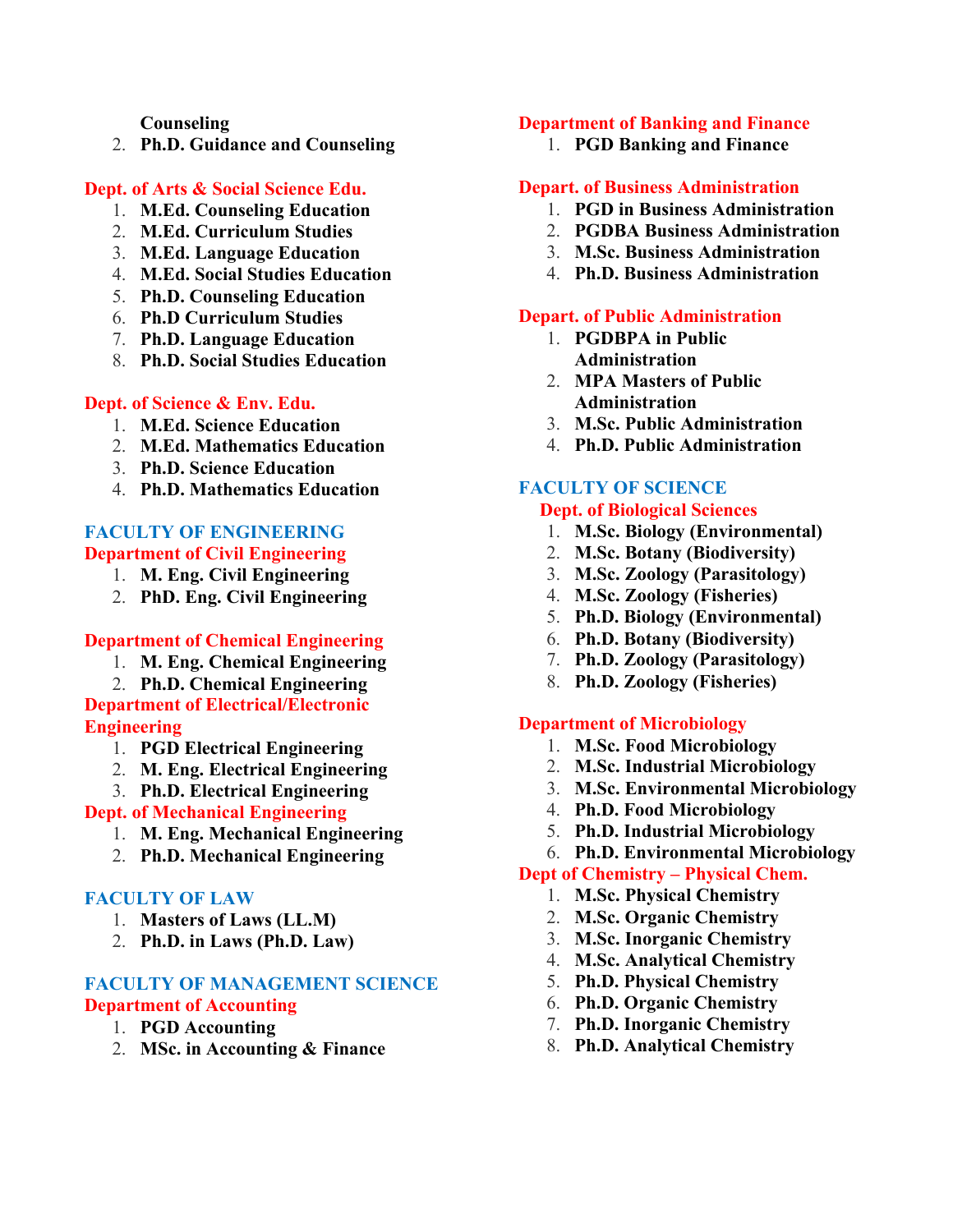#### **Department of Computer Science**

- 1. **M.Sc. Computer Science (Infor. Security)**
- 2. **M.Sc. Computer Science(Software Engineering)**
- 3. **Postgraduate Diploma in Information System (PGDIS)**
- 4. **M.Sc. Computer Science (Intelligence System)**
- 5. **M.Sc. Comp. Sci. (Distributed Computing Systems)**
- 6. **M.Sc. Comp. Sci. (Networking Communication)**
- 7. **M.Sc. Computer Sci. (Database Systems)**
- 8. **Ph.D. Computer Science**

## **Department of Physics**

- 1. **M.Sc. Solid State Physics**
- 2. **M.Sc. Solar Energy Physics**
- 3. **M.Sc. Applied Geophysics**
- 4. **Ph.D. Solid State Physics**
- 5. **Ph.D. Solar Energy Physics**
- 6. **Ph.D. Applied Geophysics**

#### **Department of Mathematics**

- 1. **M.Sc. Financial Mathematics**
- 2. **M.Sc. Pure Mathematics**
- 3. **M.Sc. Applied Mathematics**
- 4. **Ph.D. Pure Mathematics**
- 5. **Ph.D. Applied Mathematics**

#### **Department of Statistics**

- 1. **PGD in Statistics (PGDS)**
- 2. **M.Sc. Statistics**
- 3. **Ph.D. Statistics**

#### **FACULTY OF SOCIAL SCIENCE Department of Economics**

- 1. **MFE Masters in Financial Economics**
- 2. **M.Sc. Economics**
- 3. **Ph.D. Economics**

## **Dept. of Political Sci. & Int. Relations**

- 1. **Postgraduate Dip in Political Science**
- 2. **Masters in int. Relations & Diplomacy**
- 3. **M.Sc. Political Science (Int. Relations)**
- 4. **M.Sc. Political Sci. (Polit. Economy & Dev Studies)**
- 5. **M.Sc. Political Science (Policy Analysis)**
- 6. **Ph.D. Political Science (Int. Relations)**
- 7. **Ph.D. Political Science (Political Economy & Development Studies)**
- 8. **Ph.D. Political Science (Policy Analysis)**

#### **Department of Sociology**

- 1. **PGD. in Intercul. Conflict & Comm.**
- 2. **M.Sc. Gender Studies**
- 3. **M.Sc. Development Sociology**
- 4. **M.Sc. Industrial Sociology**
- 5. **M.Sc. Criminology**
- 6. **M.Sc. Demography**
- 7. **M.Sc. Medical Sociology**
- 8. **M.Sc. Medical Sociology**
- 9. **Ph.D. Sociology**

#### **Dept. of Geography & Env. Manag.**

- 1. **Postgraduate Dip. in Env. Plan & Protec.**
- 2. **Masters in Envi. Planning & Protection**
- 3. **M.Sc. Geo. (Popu & Manpower Plan.)**
- 4. **M.Sc. Geography (Geomorphology)**
- 5. **M.Sc. Geography (Biogeography)**
- 6. **M.Sc. Geography (Climatology)**
- 7. **M.Sc. Geography (Environmental Resource Planning)**
- 8. **Ph.D. in Envi. Resources Planning**
- 9. **Ph.D. Population & Manpower Plan.**
- 10. **Ph.D. Geomorphology**
- 11. **Ph.D. Biogeography**
- 12. **Ph.D. Climatology**

## **FACULTY OF VET. MEDICINE**

### **Dept. of Vet. Public Health & Preven. Medicine**

- 1. **PGD Food Hygiene**
- 2. **PGD Epidemiology**
- 3. **M.Sc. Epidemiology**
- 4. **MVPH Veterinary Public Health**
- 5. **MVPH Veterinary Preventive Medicine**
- 6. **Ph.D. Epidemiology**
- 7. **Ph.D. Veterinary Public Health**
- 8. **Ph.D. Veterinary Preventive Medicine**